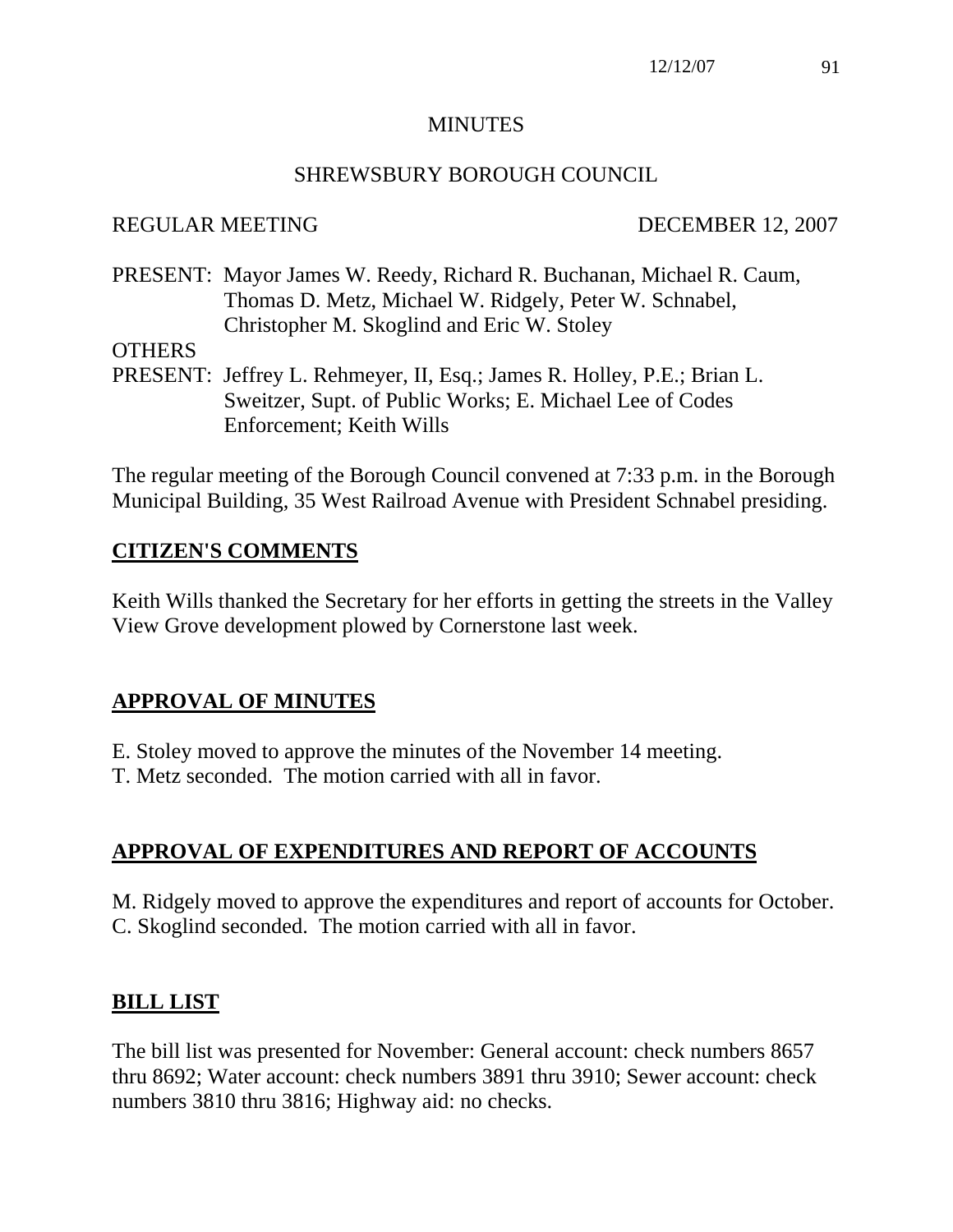M. Ridgely moved to approve the bill list for November. E. Stoley seconded. The motion carried with all in favor.

# **SUBDIVISON AND LAND DEVELOPMENT BUSINESS**

#### **Southern Regional Police Report** – Richard R. Buchanan

Buck reported there were four armed robberies in the Borough during the last week.

#### **REPORTS**

## **Codes Enforcement** – E. Michael Lee

Driveway at 212 North Main Street

The property owner would like to install a driveway which will require a PennDOT Highway Occupancy permit and involve additional concrete work to slope the sidewalk and meet ADA requirements. The property owner needs to submit a drawing.

#### Sign in Sight Triangle

Mike was asked to check into a sign that is blocking the sight triangle at the intersection of North Main Street and East Clearview Drive.

**Water & Sewer** – Richard R. Buchanan

#### Water Connections/Well Closures

There are two home owners who have not signed the agreement. Buck will draft a letter to be sent on Borough letterhead.

Adopt Ordinance 2007-7 Amending Grease Trap Ordinance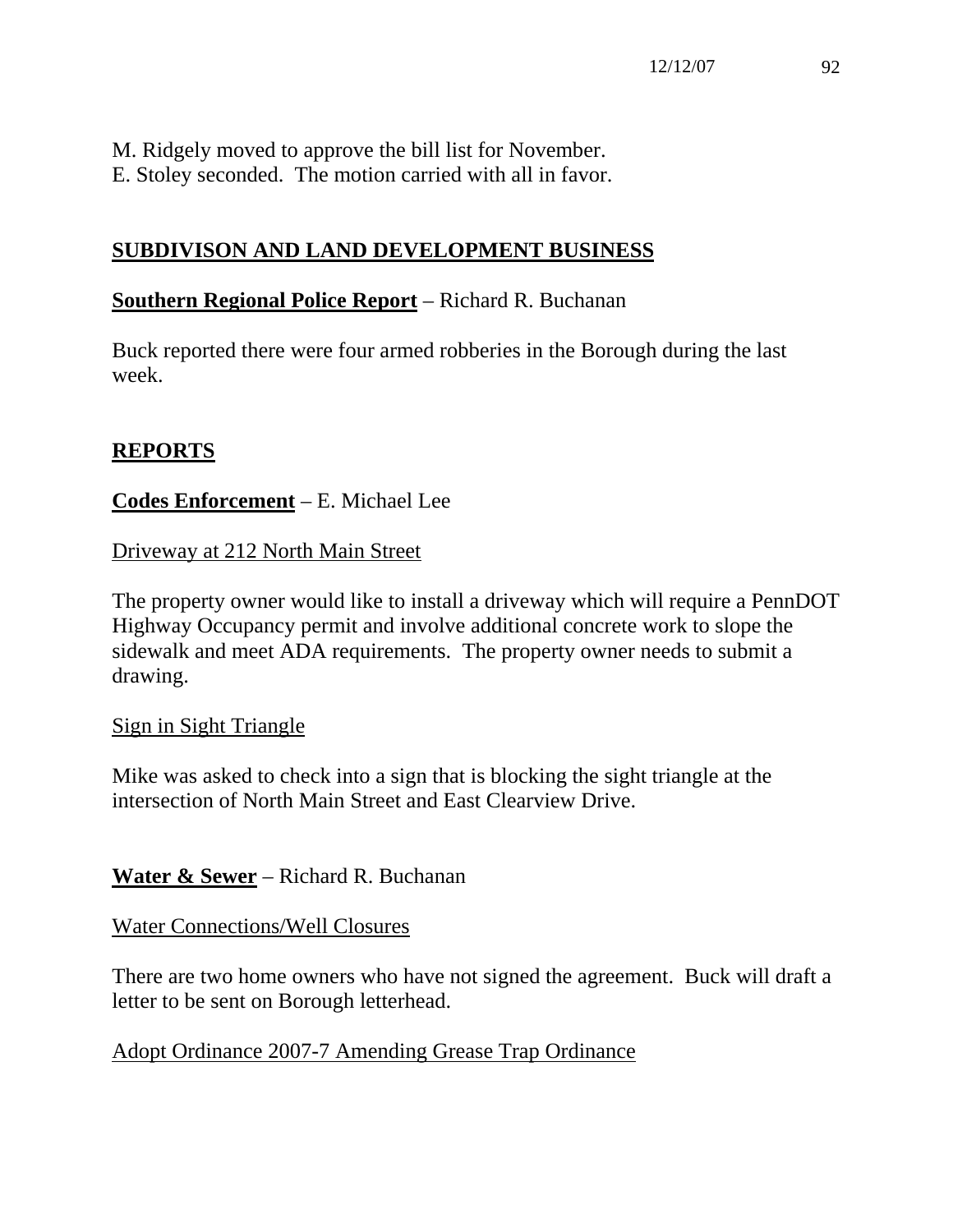R. Buchanan moved to adopt Ordinance 2007-7 regulating the Discharge of Grease into the Sewer System.

E. Stoley seconded. Roll call vote:

| E. Stoley seconded. Roll call vote: | <b>Buchanan</b> | yes, in favor |
|-------------------------------------|-----------------|---------------|
|                                     | Caum            | yes, in favor |
|                                     | Metz            | yes, in favor |
|                                     | Ridgely         | yes, in favor |
|                                     | Skoglind        | yes, in favor |
|                                     | Stoley          | yes, in favor |
|                                     | Schnabel        | yes, in favor |
|                                     |                 |               |

#### New China Grease Trap

The New China restaurant is in compliance as a grease hauler has been retained by the restaurant and shopping center. The Borough receives the grease manifests after each pumping.

#### Water and Sewer Rates

Buck is working on increasing the water rates and decreasing the sewer rates which would be effective the first quarter billing of 2008.

R. Buchanan left the meeting at 7:58 p.m.

## **Public Roads & Lighting** – Christopher M. Skoglind

## Tree in Sight Triangle

The tree at the intersection of West Forrest Avenue and Kratz Road has been trimmed by the Public Works Department.

Two more letters were sent out this week to property owners who have trees blocking the sight view at intersections.

## Parking Issue on East Clearview Drive

The County Traffic Engineer was asked to study whether parking should be prohibited on East Clearview Drive between North Main Street and North Highland Drive. Due to the alignment between West Clearview Drive and East Clearview Drive, visibility and the amount of traffic, Council may consider posting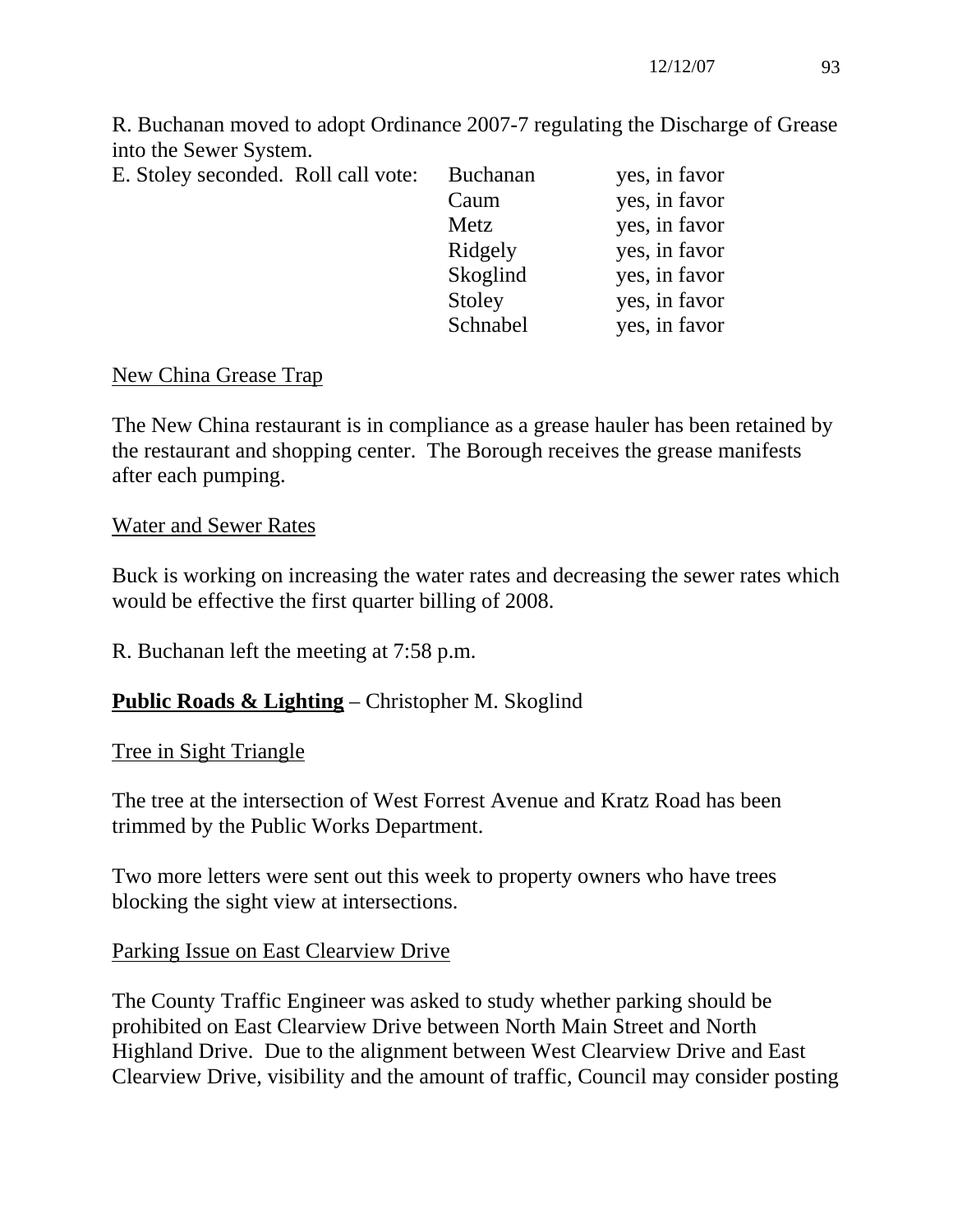no parking signs along the south side of East Clearview Drive between North Main Street and North Highland Drive. This will be discussed in January.

# **Public Lands, Buildings and Finance** – Michael W. Ridgely

# Approve Tentative 2008 Budget

M. Ridgely moved to approve the tentative 2008 budget. C. Skoglind seconded. The motion carried with all in favor.

## Discuss 2007 Audit Fee

The same auditing firm that has audited our accounts for 2005 and 2006 will be increasing their rate to \$12,500.00 for the 2007 audit due to required auditing changes.

M. Ridgely moved that the Borough will accept the \$12,500.00 for the 2007 audit fee if Dotzel & Co. will agree to lock in the next two year's rates at \$13,000.00 for the 2008 audit and \$13,500.00 for the 2009 audit.

C. Skoglind seconded. The motion carried with all in favor.

# Tree Lighting

More light is needed in the tree lighting area. Upgrading of the electric in the tree lighting area could be done for \$1,000.00 to include pulling another wire or two through the conduit to allow for another permanent light and more receptacles. The current four receptacles are used by the Jazz Band and the light strings.

M. Ridgely moved to approve upgrading the electric by pulling two or three more wires through the conduit at a price not to exceed \$1,000.00. C. Skoglind seconded. The motion carried with all in favor.

# **ENGINEER'S REPORT**

# Three Year Block Grant Program

Council authorized Eng. Holley and the Secretary to pursue filing a block grant application for sidewalk repair in the first block of North Main Street and from Playground Avenue to Clearview Drive. The Borough would receive a maximum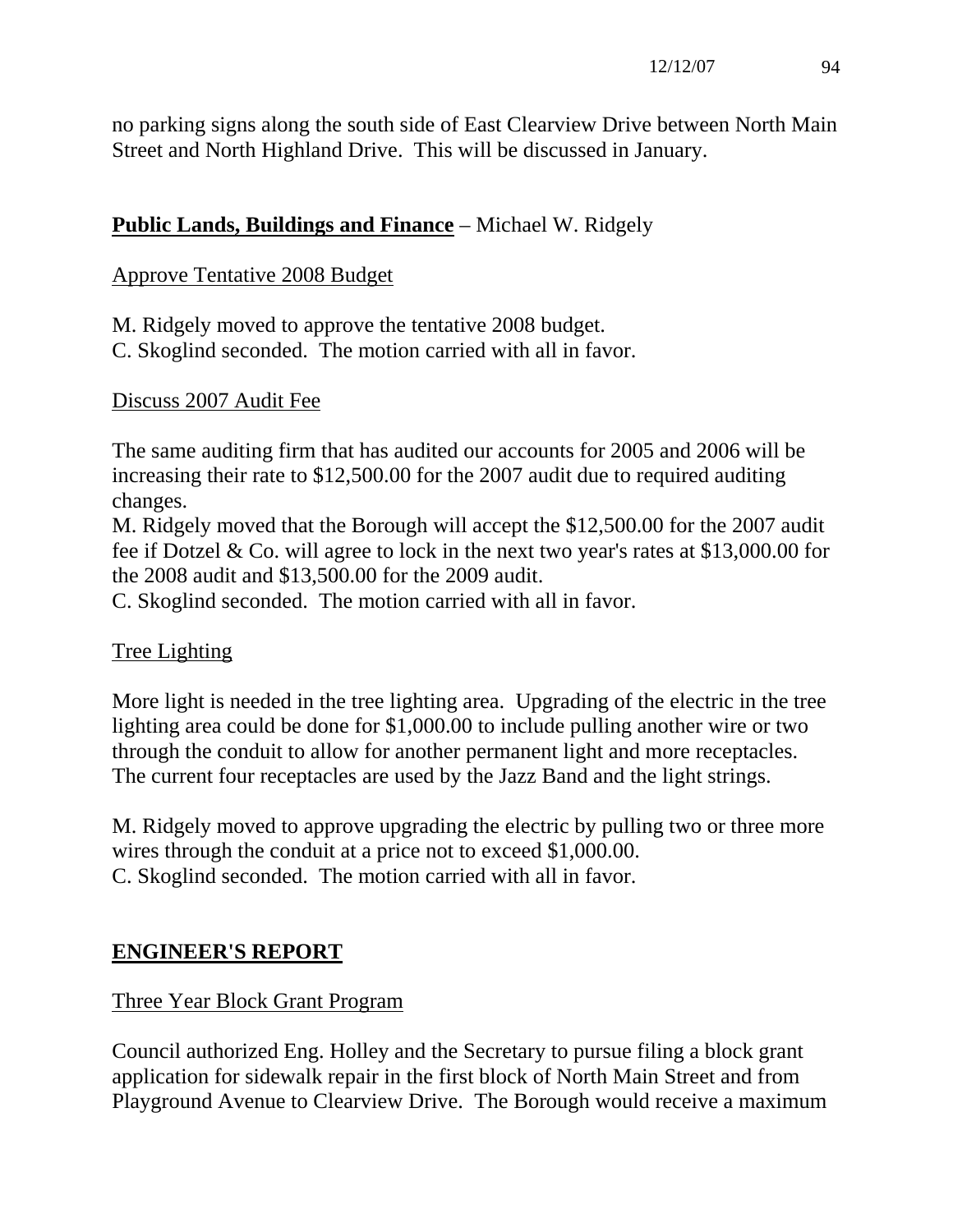of \$100,000.00 so areas will need to be prioritized based on need. The Borough could force the repair per Article 18 of the Borough Code. The Elm Street and Hometown Street grant programs will be investigated as well.

# 2008 Road Work

C. Skoglind stated we would like to get the road work bids early again this year.

## Sewer Line Northbrook Lane

B. Sweitzer reported the sewer line that needed to be repaired next to the detention pond was repaired by Kinsley Construction at no charge since it appeared the stone base was not installed properly.

# **SOLICITOR'S REPORT**

## Valley View Grove Road Maintenance Agreement

Cornerstone signed the agreement but modified the hold harmless section to remove some liability wording. Due to the lateness in the snowplowing season and for the benefit of the Valley View Grove residents, the Borough will not take issue with the modifications. Payment has been received.

## Year-End Tax Ordinances

The year-end tax ordinances are ready and advertised for the December 26 meeting.

## **Executive Session**

An executive session was called at 8:35 p.m. to discuss pending litigation issues. The meeting was reconvened at 8:53 p.m.

# **Public Safety, Welfare and Personnel** – Michael R. Caum

No report.

**Secretary's Report** – Cindy L. Bosley